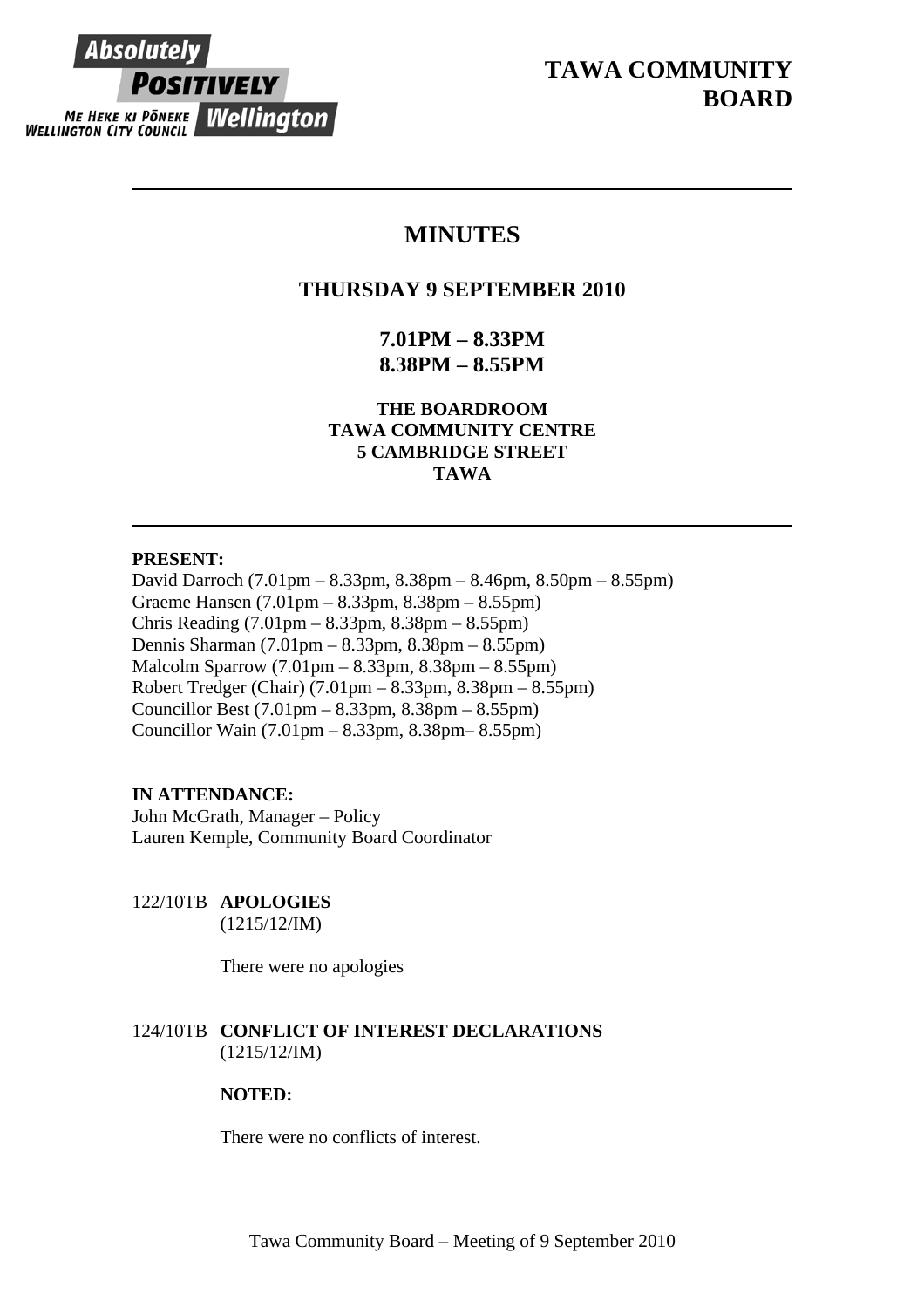#### 125/10TB **PUBLIC PARTICIPATION** (1215/12/IM)

#### **NOTED:**

Ray Lindsay, President, Tawa Progressive & Ratepayers' Association addressed the Board on roading issues in Tawa.

#### 126/10TB **POLICING IN TAWA**  (1215/12/IM) (ORAL REPORT)

#### **NOTED:**

 Inspector John Spence updated the Board on policing issues in the Tawa area. He informed the Board that the Police are in the process of advertising for a new Tawa Community Constable.

## 127/10TB **TAWA VOLUNTEER FIRE SERVICE – QUARTERLY UPDATE** (1215/12/IM) (ORAL REPORT)

#### **NOTED:**

Mike Farrand, Chief Fire Officer, Tawa Volunteer Fire Service, updated the Board on the work of the Tawa Volunteer Fire Service.

## 128/10TB **COMMUNITY SPEAKERS – REPRESENTATIVES FROM THE NEW ZEALAND TRANSPORT AGENCY SPEAKING ON THE TRANSMISSION GULLY PROJECT** (1215/12/IM) (ORAL REPORT)

#### **NOTED:**

 Craig Nicholson, Principal Project Manager, and Frank Fernandez, New Zealand Transport Agency, were in attendance for this item. Mr Nicholson gave the Board a presentation on the Transmission Gully Project.

## 129/10TB **WASTE MANAGEMENT** (1215/12/IM) (ORAL REPORT)

#### **NOTED:**

The Chair updated the Board on the recycling pilot project in Tawa. He advised the Board of the apology from Mike Mendonça – Manager, Citioperations who had tendered is apologies as he had been sent to Christchurch to assist with the earthquake recovery.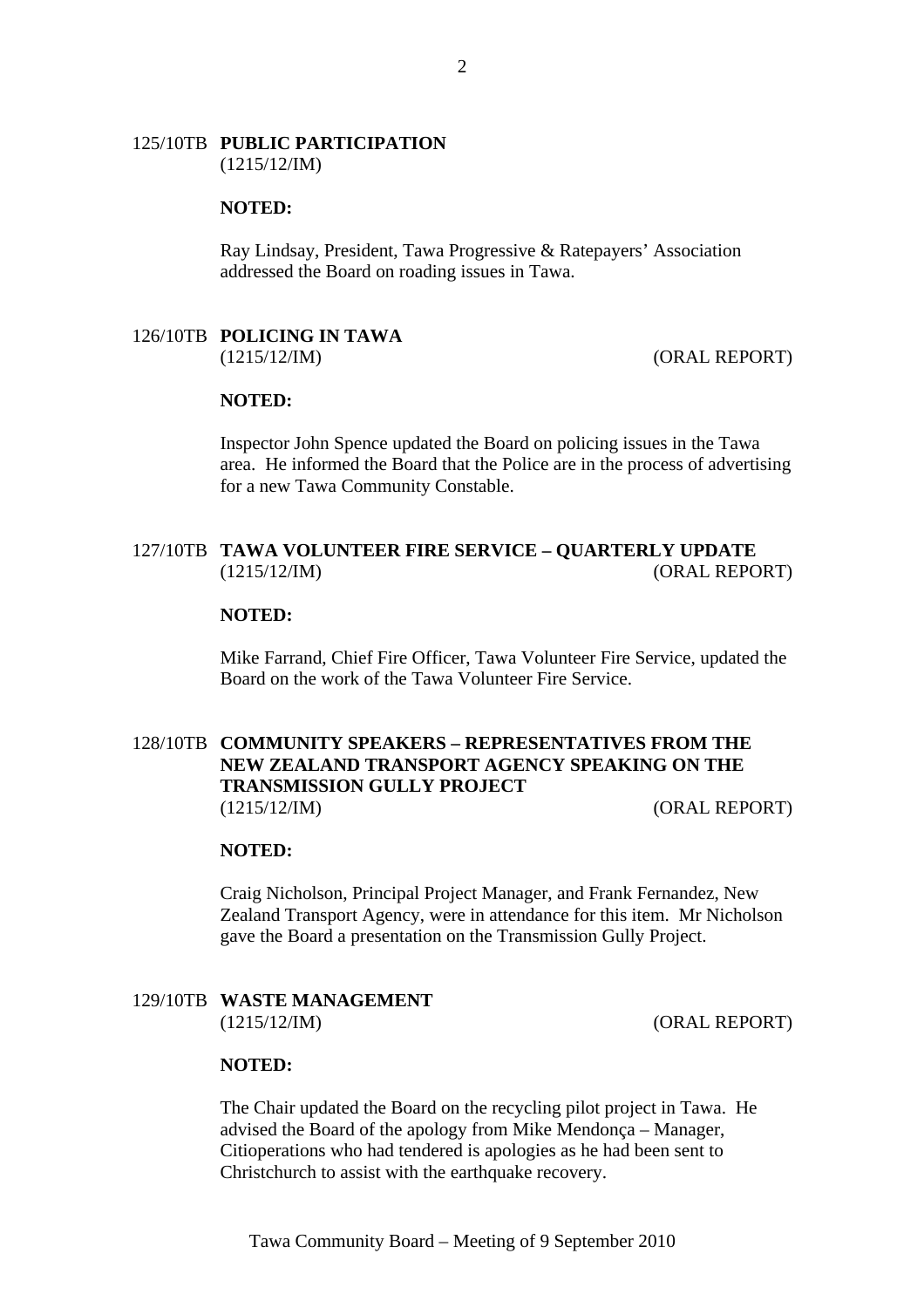The following update on the recovery project has been provided:-

"The trial is being run in various streets around the City. For Tawa this included some addresses (not all) in Main Road, Bell Street, Redwood Ave and Coates Street.

Letters were sent to addresses asking if they wanted a wheelie bin. The final date for responses being received back to Council for this is tomorrow (10 September). The date for rollout of the wheelie bins to those houses that said yes is not confirmed at this stage but looks like it will be October."

#### 130/10TB **TRAFFIC RESOLUTIONS**

Report of Charles Agate, Traffic Engineer. (1215/12/IM) (REPORT 5)

#### **NOTED:**

Charles Agate, Traffic Engineer, was in attendance for this item.

**Moved Robert Tredger, seconded Dennis Sharman the substantive motion recommendation 1 of the officer's report.**

THAT the Tawa Community Board:-

1. Receive the information.

## **Moved Councillor Best, seconded Councillor Wain, the following amendment.**

New 3 Agree to recommend to the Council that the following traffic resolution be added to Appendix III for consultation:-

| <b>Column One</b> | Column Two                                               | <b>Column Three</b>                                                                                                      |
|-------------------|----------------------------------------------------------|--------------------------------------------------------------------------------------------------------------------------|
| <b>Main Road</b>  | <i>P180</i><br>Monday to Friday<br>$8am-6pm$<br>Saturday | Westside, commencing at corner<br>of Lyndhurst Road and Main<br>Road to the boundary of 177 $\&$<br>179 Main Road, Tawa. |
|                   | $8am - 2pm$                                              |                                                                                                                          |

(The meeting adjourned at 8.33pm and reconvened at 8.38pm).

#### **Councillor Best withdrew the amendment with the leave of the meeting.**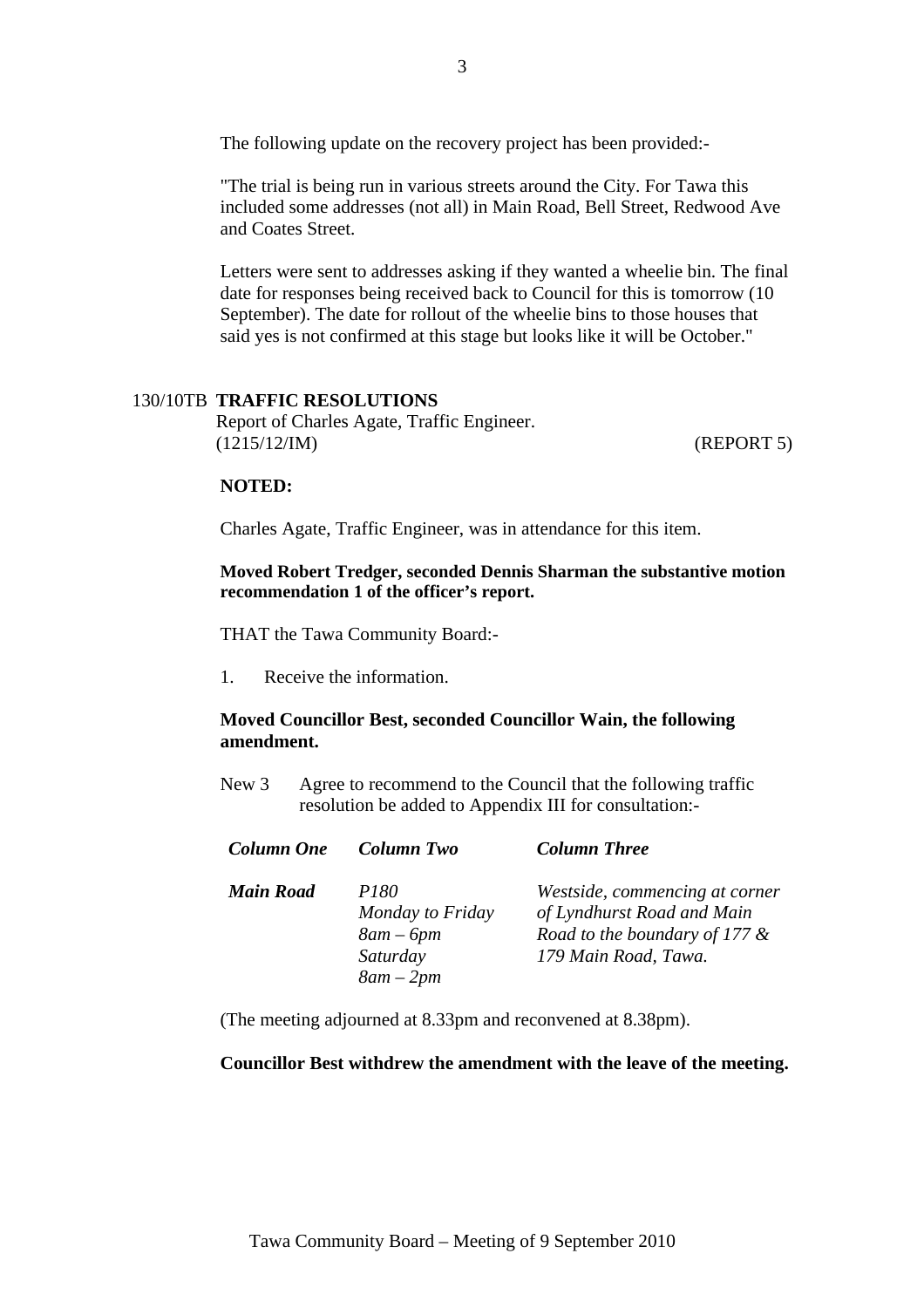## **Moved David Darroch, seconded Malcolm Sparrow, the following amendment.**

THAT the Tawa Community Board:

Agree to recommend to the Council to delay consultation in relation to appendix four of the officer's report on long term parking in Tawa until further information is provided to the Community Board on long term parking in the Tawa town centre.

## **The amendment was put and declared CARRIED.**

(David Darroch left the meeting at 8.46 and returned at 8.50pm)

**The Chair moved the substantive motion recommendations 2 to 5 of the officer's report. There was no seconder so the motion was not put.** 

## **RESOLVED:**

*THAT the Tawa Community Board:* 

- *1. Receive the information*
- *2. Note that affected residents, businesses and local residents' and business associations will be notified of the public consultation on the proposed traffic resolutions during the week beginning 20 September 2010.*
- *3. Note that public consultation on the proposed traffic resolutions will commence on 5 October 2010.*
- *4. Note that Council officers will report back to the Tawa Community Board on the outcome of the public consultation on the proposed traffic resolutions, prior to the resolutions going to Council.*
- *5. Note that the Council will make a final decision on the proposed traffic resolutions in November or December 2010.*
- *2. Agree to recommend to the Council to delay consultation in relation to appendix four on long term parking in Tawa until further information is provided to the Community Board on long term parking in the Tawa town centre.*

## **NOTED:**

The resolution differs from the recommendations in the officer's report as follows:

The Board added the words in **bold**.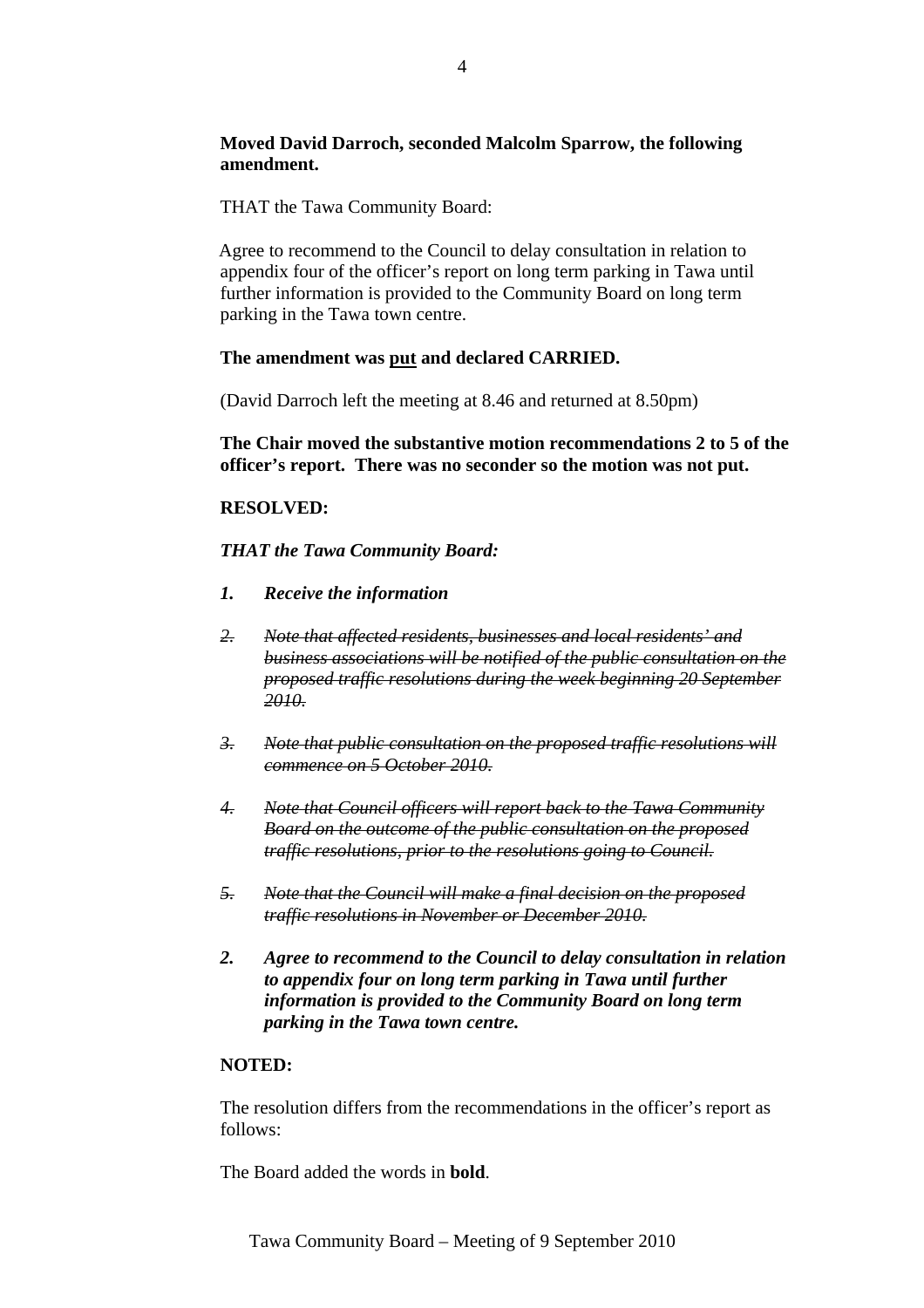## 131/10TB **RESOURCE CONSENTS APPROVALS AND APPLICATIONS FOR 31 JULY TO 27 AUGUST 2010**

Report of Bill Stevens, Manager Development Planning and Compliance, North and West. (1215/12/IM) (REPORT 6)

## **RESOLVED:**

#### **Moved Robert Tredger, seconded Dennis Sharman.**

*THAT the Tawa Community Board:-* 

*1. Receive the information.* 

**The motion was put and declared CARRIED.** 

## 132/10TB **COUNCIL'S RESPONSES TO THE BOARD'S SUBMISSIONS ON THE GAMBLING VENUES POLICY REVIEW AND ROAD ENCROACHMENT AND SALE POLICY** (1215/12/IM) (REPORT 7)

#### **RESOLVED:**

**Moved Robert Tredger, seconded Dennis Sharman.**

*THAT the Tawa Community Board:-* 

*1. Receive the information.* 

#### **The motion was put and declared CARRIED.**

#### 119/10TB **REPORTS BACK FROM COMMITTEES/PORTFOLIO RESPONSIBILITY**  (1215/12/IM) (ORAL REPORT)

#### **NOTED:**

Board members provided updates on their Board related activities since the last meeting.

The Chair thanked the Board for a stimulating, often frustrating, but progressive triennium and wished all members the best of luck in the election.